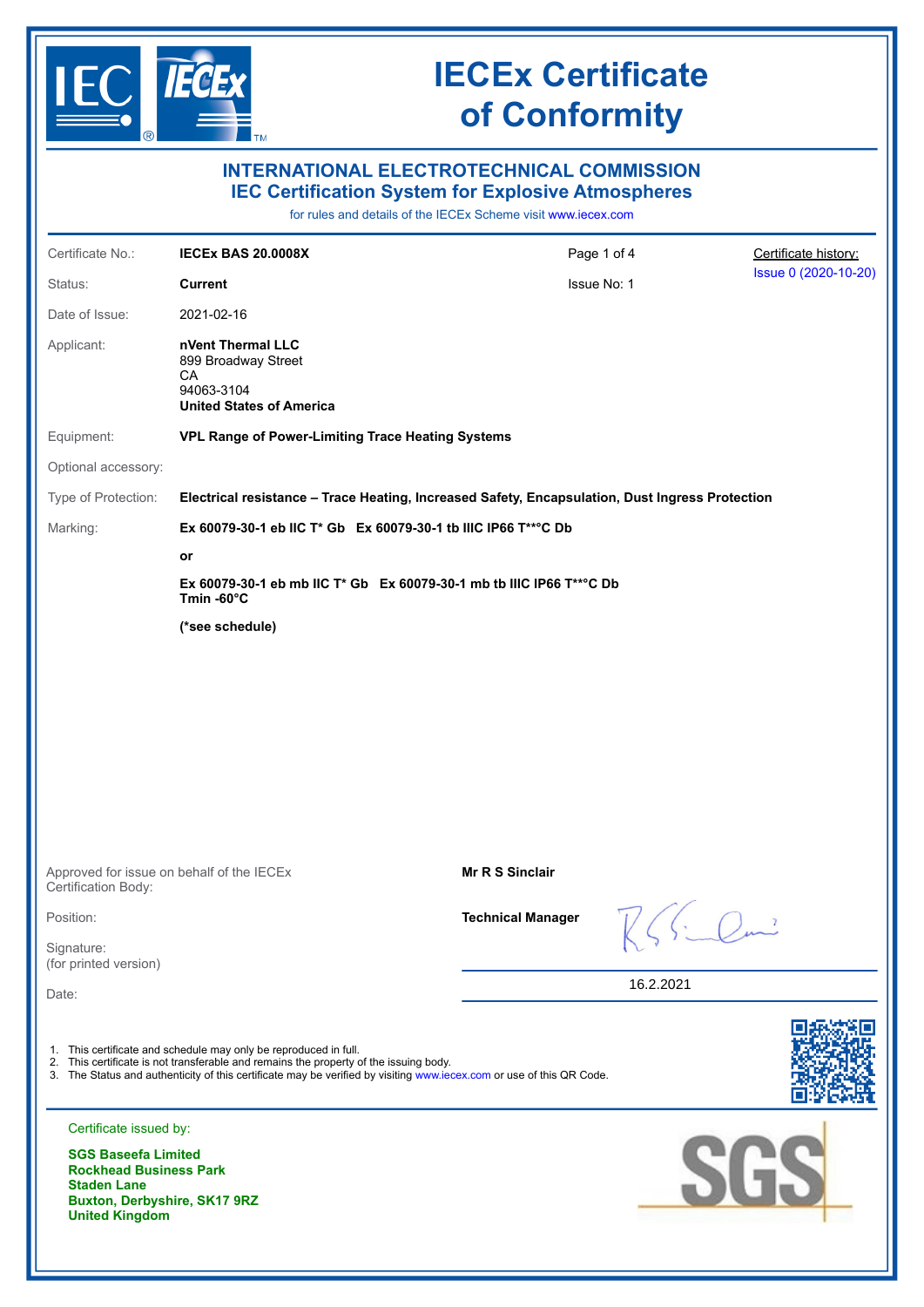

| Certificate No.:                                            | <b>IECEX BAS 20.0008X</b>                                                                                                                                                                                                                                                                                                                                                                                                                                                                                | Page 2 of 4 |
|-------------------------------------------------------------|----------------------------------------------------------------------------------------------------------------------------------------------------------------------------------------------------------------------------------------------------------------------------------------------------------------------------------------------------------------------------------------------------------------------------------------------------------------------------------------------------------|-------------|
| Date of issue:                                              | 2021-02-16                                                                                                                                                                                                                                                                                                                                                                                                                                                                                               | Issue No: 1 |
| Manufacturer:                                               | nVent Thermal LLC<br>899 Broadway Street<br>СA<br>94063-3104<br><b>United States of America</b>                                                                                                                                                                                                                                                                                                                                                                                                          |             |
| Additional<br>manufacturing<br>locations:                   |                                                                                                                                                                                                                                                                                                                                                                                                                                                                                                          |             |
|                                                             | This certificate is issued as verification that a sample(s), representative of production, was assessed and tested and found to comply with the<br>IEC Standard list below and that the manufacturer's quality system, relating to the Ex products covered by this certificate, was assessed and<br>found to comply with the IECEx Quality system requirements. This certificate is granted subject to the conditions as set out in IECEx Scheme<br>Rules, IECEx 02 and Operational Documents as amended |             |
| <b>STANDARDS:</b><br>to comply with the following standards | The equipment and any acceptable variations to it specified in the schedule of this certificate and the identified documents, was found                                                                                                                                                                                                                                                                                                                                                                  |             |
| IEC 60079-0:2017<br>Edition: 7.0                            | Explosive atmospheres - Part 0: Equipment - General requirements                                                                                                                                                                                                                                                                                                                                                                                                                                         |             |
| IEC 60079-18:2017<br>Edition: 4.1                           | Explosive atmospheres - Part 18: Protection by encapsulation "m"                                                                                                                                                                                                                                                                                                                                                                                                                                         |             |
| IEC 60079-31:2013<br>Edition:2                              | Explosive atmospheres - Part 31: Equipment dust ignition protection by enclosure "t"                                                                                                                                                                                                                                                                                                                                                                                                                     |             |
| IEC 60079-7:2017<br>Edition: 5.1                            | Explosive atmospheres - Part 7: Equipment protection by increased safety "e"                                                                                                                                                                                                                                                                                                                                                                                                                             |             |
| <b>IEC/IEEE</b><br>60079-30-1:2015<br>Edition: 1.0          | Explosive atmospheres - Part 30-1: Electrical resistance trace heating - General and testing requirements                                                                                                                                                                                                                                                                                                                                                                                                |             |
|                                                             | This Certificate does not indicate compliance with safety and performance requirements<br>other than those expressly included in the Standards listed above.                                                                                                                                                                                                                                                                                                                                             |             |

### **TEST & ASSESSMENT REPORTS:**

A sample(s) of the equipment listed has successfully met the examination and test requirements as recorded in:

Test Reports:

[GB/BAS/ExTR20.0028/00](https://www.iecex-certs.com/deliverables/REPORT/63594/view) [GB/BAS/ExTR21.0007/00](https://www.iecex-certs.com/deliverables/REPORT/70731/view)

Quality Assessment Report:

[GB/BAS/QAR06.0030/08](https://www.iecex-certs.com/deliverables/REPORT/46911/view)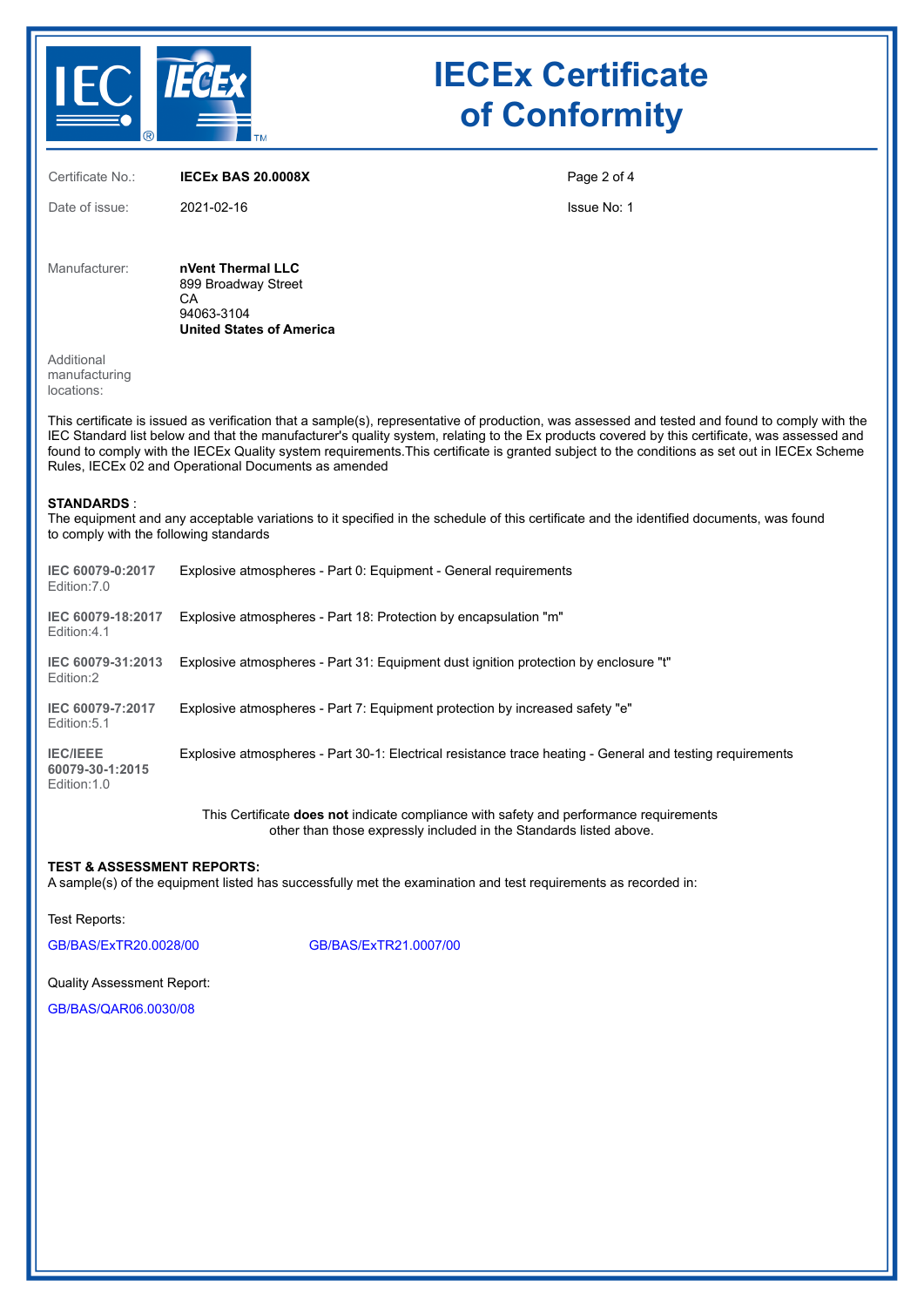

Certificate No.: **IECEx BAS 20.0008X**

Date of issue: 2021-02-16

Page 3 of 4

Issue No: 1

#### **EQUIPMENT:**

Equipment and systems covered by this Certificate are as follows:

The VPL Range of Power-Limiting Trace Heating Systems is of the parallel circuit power limiting type, rated at up to 480V; with a nominal power output from 16 W/m to 66 W/m at 10°C and a maximum maintain temperature as detailed in the tables below. The systems are designed for use as part of a stabilised design. The limiting temperatures of the end seals, splices and power connections must be observed as part of the stabilised design.

Each trace heating system comprises:

- the active heating cable

- an end seal for terminating the remote end of the unit

- a cable gland for connecting the powered end of the unit to a suitable terminal enclosure, or alternative integrated power connection systems.

For full description please see Annex.

#### **SPECIFIC CONDITIONS OF USE: YES as shown below:**

1. The following limiting temperatures for the end seals, splices and power connections shall not be exceeded:

260°C for the E-40 and S-40 250°C for the JBU-100 165°C for the E-100, E-100-L and JBS-100 155°C for the JBM-100 and T-100 150°C for the C-150-E and E-150 110°C for the C25-21 and C25-100 180°C for the C25-100-Metal / C3/4-100-Metal

The E-100, E-100-L, JBM-100, JBS-100 and T-100 have limiting temperatures based on an internal component in these accessories. When located on a pipe or other work piece surface, a maximum pipe temperature of 250°C will not cause the limiting temperatures of 165°C or 155°C to be exceeded.

2. The end seals, splices and power connections have the following associated ambient temperatures:

-60°C to +56°C for the E-40 and S-40 -55°C to +56°C for the T-100, JBM-100, JBS-100, JBU-100 and E-100 -55°C to +55°C for the C-150-E and E-150 -40°C to +56°C for the JBS-100-L, JBM-100-L and JBU-100-L -40°C to +40°C for the E-100-L -55°C to +110°C for the C25-21 and C25-100 -60°C to +180°C for the C25-100-Metal / C3/4-100-Metal

3. The assembly of glands, splices and end terminations shall be carried out in accordance with the manufacturer's instructions.

4. The heating element supply circuit must include an electrical protection device in conformity with Clause 4.4 of IEC 60079-30-1.

5. The minimum installation temperature is -60°C. The minimum bending radii at specific temperatures for the Type VPL units are shown in the table in the equipment description.

6. The supply to the heating unit must be terminated in a suitably certified terminal enclosure.

7. The installer is to carry out a dielectric strength test on Ex equipment in which the C25-21, C25-100 and C25-100-Metal / C3/4-100-Metal connection kit is fitted. No dielectric breakdown shall occur. (Alternatively, an insulation resistance test may be undertaken in accordance with IEC 60079-30-2).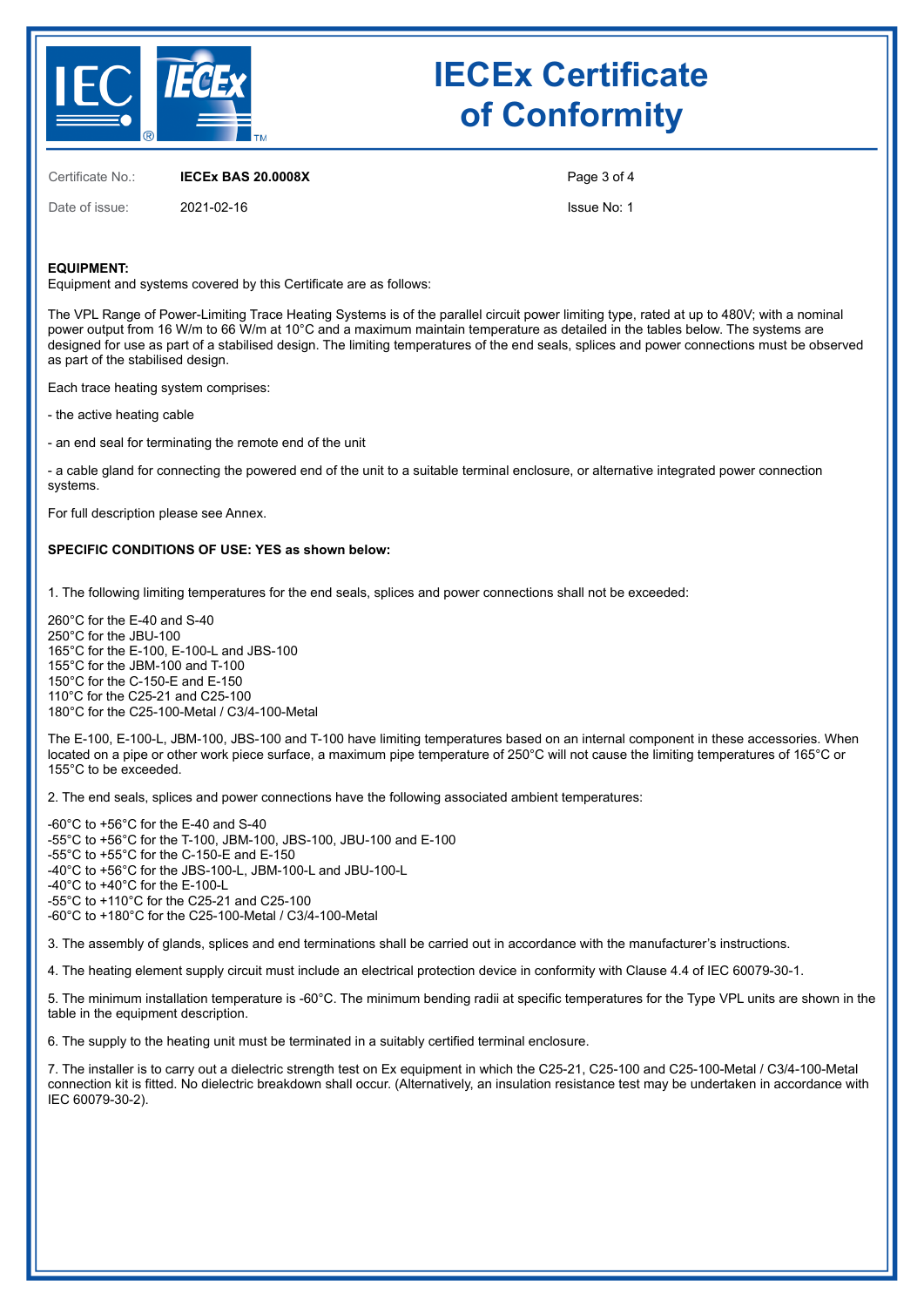

Certificate No.: **IECEx BAS 20.0008X**

Date of issue: 2021-02-16

Page 4 of 4

Issue No: 1

### **DETAILS OF CERTIFICATE CHANGES (for issues 1 and above)**

### **Variation 1.1**

To assess the VPL Range of Power-Limiting Trace Heating Systems against IEC 60079-0:2017 Edition 7.0.

### **Variation 1.2**

To introduce the low profile power connection and end seal kits, types C-150-E and E-150 afforded IECEx DEK 20.0005U.

### **Variation 1.3**

To amend the wording in the product description.

### **Variation 1.4**

To change the product name to "VPL Range of Power-Limiting Trace Heating Systems".

### **Variation 1.5**

To update the Specific Conditions of Use.

| .0007/00<br>GB/BAS/ExTR21<br>EVTP<br>–^ ' | 20/0676<br>eterence<br>-ıle<br>. |
|-------------------------------------------|----------------------------------|
|-------------------------------------------|----------------------------------|

#### **Annex:**

[IECEx BAS 20.0008X Annex Issue 1.pdf](https://www.iecex-certs.com/deliverables/CERT/52550/view)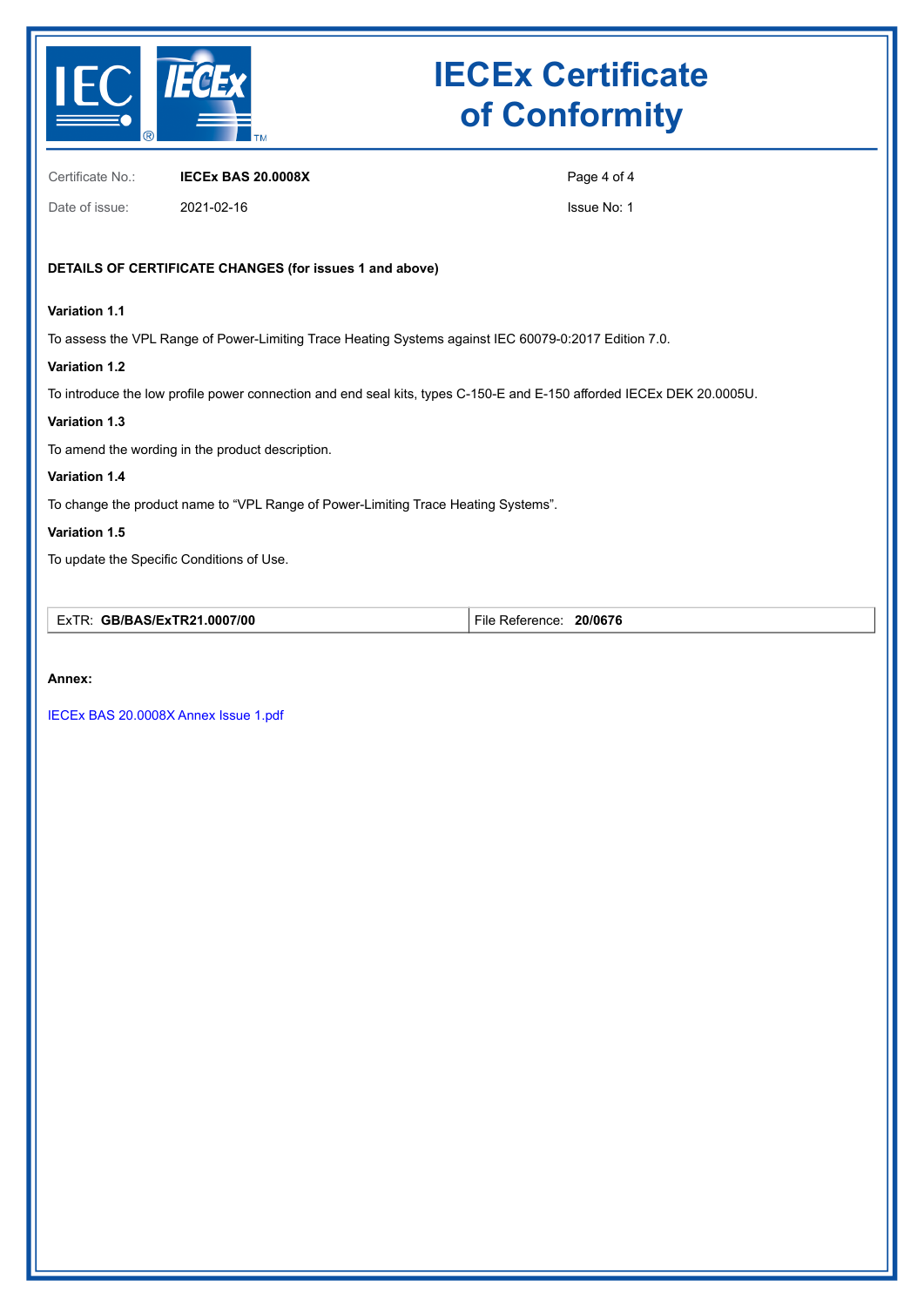| <b>SGS Baseefa Limited</b><br><b>Rockhead Business Park</b><br><b>Staden lane, Buxton, Derbyshire</b><br><b>SK17 9RZ</b><br><b>United Kingdom</b> |                                       |
|---------------------------------------------------------------------------------------------------------------------------------------------------|---------------------------------------|
| ANNEX to IECEx BAS 20,0008X                                                                                                                       | Issue No. 1<br>Date: 10 February 2021 |

The heating cables consist of two fluoropolymer insulated nickel-plated copper 3.3 mm<sup>2</sup> conductors. Both bus wires are further contained within a fluoropolymer pairing jacket. A helical heating element is wound evenly around the pairing jacket. Alternating, a short length of insulation is removed from the pairing jacket and the bus wire to establish the electrical connection between the heating element and the conductor. An extruded layer of fluoropolymer covers the heating element which itself is covered by a conductive covering. A protective anti corrosion fluoropolymer sheath may be extruded over the conductive covering.

A primary 0.5mm thick fluoropolymer jacket covers the heating element which itself is covered by a steel or copper braid equivalent to a 3.31mm<sup>2</sup> conductor. The final outer jacket is another 0.5mm thick layer of fluoropolymer.

The resistance of the heating element changes as its surrounding temperature changes resulting in the power output of the heating cable reducing with increasing temperature.

The declared maximum withstand temperature for the range is 260°C and the minimum installation temperature is -60°C.

| <b>Heating Cable</b> | Maximum maintain temperature (°C) |      |
|----------------------|-----------------------------------|------|
|                      | 110 <sub>V</sub>                  | 220V |
| 5VPL1-CT             | 235                               | 235  |
| $10$ VPL1 $-C$ T     | 215                               | 210  |
| 15VPL1-CT            | 190                               | 165  |
| 20VPL1-CT            | 150                               | 150  |

| <b>Heating Cable</b> | Maximum maintain temperature (°C) |      |                          |      |
|----------------------|-----------------------------------|------|--------------------------|------|
|                      | 208V                              | 230V | 254V                     | 277V |
| 5VPL2-CT             | 235                               | 230  | 225                      | 225  |
| 10VPL2-CT            | 220                               | 210  | 200                      | 195  |
| 15VPL2-CT            | 200                               | 180  | 145                      | 105  |
| 20VPL2-CT            | 150                               | 150  | $\overline{\phantom{0}}$ | -    |

| <b>Heating Cable</b> | Maximum maintain temperature (°C) |      |  |
|----------------------|-----------------------------------|------|--|
|                      | 400V                              | 480V |  |
| 5VPL4-CT             | 230                               | 230  |  |
| $10$ VPL4 $-CT$      | 215                               | 205  |  |
| 15VPL4-CT            | 195                               | 160  |  |
| 20VPL4-CT            | 150                               | 150  |  |

CABLE ACCESSORIES

END SEALS

The end seals for terminating the remote end of the unit may be the following types:

Types E-100-L or E-100, which are mechanical end seals incorporating an end cap which is filled with silicone grease sealant, covered by certificates IECEx SIR 14.0007X and IECEx PTB 09.0038U.

Types E-100-L-A or E-100-A, which are mechanical end seals incorporating an end cap which is filled with silicone grease sealant.

A Raychem Type E-40 heat shrink end seal kit.

Type E-150 mechanical end seals, covered by certificate IECEx DEK 20.0005U.

#### SPLICES AND JOINTS

The following splicing and jointing arrangements are provided:

A Raychem T-100 tee connection system, certificate IECEx PTB 20.0014U, for connecting up to three heater cables.

A Raychem Type S-40 heat shrink splice kit for connecting lengths of active heating cable.